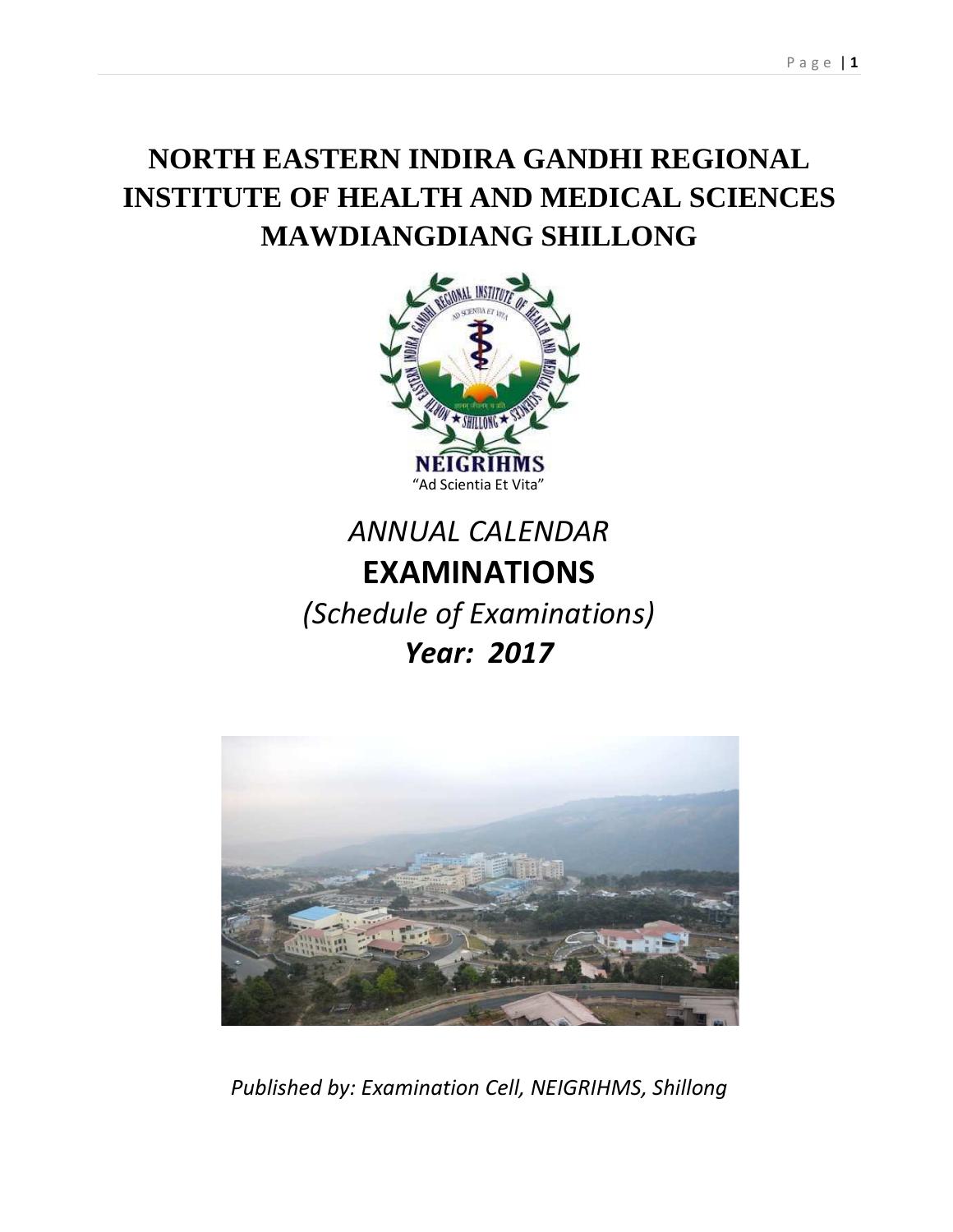## **1 st Year MBBS (Batch- 2016)**

#### **2 nd Internal Cum pre University Examination**

#### **(Theory Papers)**

| Date                 | <b>Subjects</b> |
|----------------------|-----------------|
| $15^{th}$ June, 2017 | Anatomy         |
| $16^{th}$ June, 2017 | Biochemistry    |
| $17^{th}$ June, 2017 | Physiology      |

#### **(Practical)**

| Date                 | Anatomy | <b>Physiology</b> | <b>Biochemistry</b> |
|----------------------|---------|-------------------|---------------------|
| $21st$ June, 2017    | Group A | Group B           | Group C             |
| $22^{nd}$ June, 2017 | Group C | Group A           | Group B             |
| 23rd June, 2017      | Group B | Group C           | Group A             |

*Roll no. 1 – 17 (Group A)* 

*Roll no. 18 – 34 (Group B)* 

*Roll no. 35 – 50 (Group C)*

#### **1 st MBBS Professional University Examination 2017**

#### **(Theory Papers)**

| Date                 | <b>Subject</b>  |
|----------------------|-----------------|
| $14^{th}$ July, 2017 | Anatomy-I       |
| $15^{th}$ July, 2017 | Anatomy-II      |
| $17^{th}$ July, 2017 | Physiology-I    |
| $18th$ July, 2017    | Physiology-II   |
| $20^{th}$ July, 2017 | Biochemistry-I  |
| $21st$ July, 2017    | Biochemistry-II |

#### **(Practical)**

| Date                           | Anatomy | Physiology | <b>Biochemistry</b> |
|--------------------------------|---------|------------|---------------------|
| $24^{\text{th}}$<br>July, 2017 | Group A | Group B    |                     |
| $25^{\text{th}}$<br>July, 2017 | Group B | Group A    |                     |
| $27^{\text{th}}$<br>July, 2017 |         |            | Group A             |
| 28 <sup>th</sup><br>July, 2017 |         |            | Group B             |

 *Roll no. 1 – 25 (Group A) Roll no. 26 – 50 (Group B)*

**Supplementary within the end of October and 1st week November**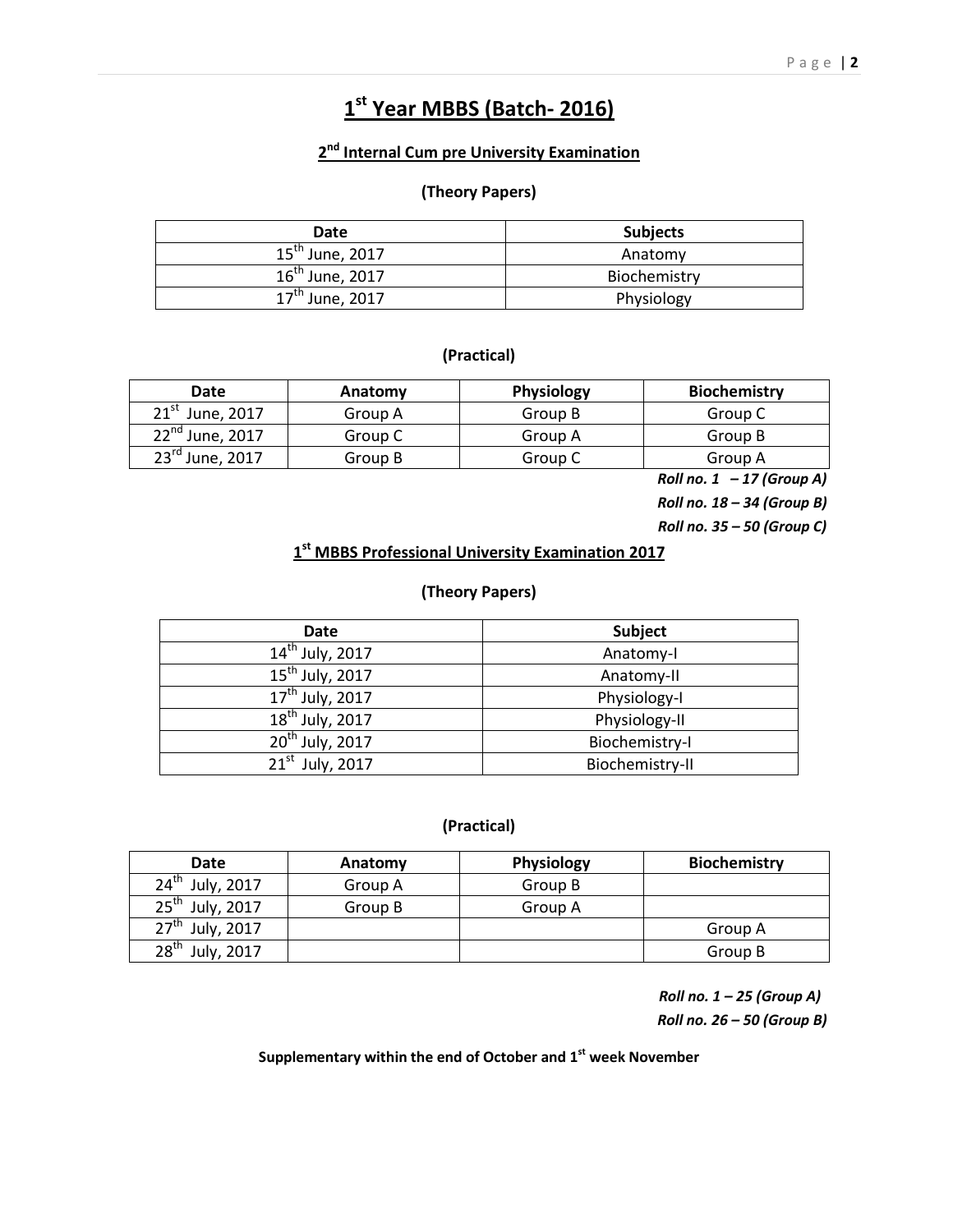## **Batch 2017**

#### **1 st Internal Examination**

#### **(Theory Papers)**

| Date                            | <b>Subjects</b> |
|---------------------------------|-----------------|
| 13 <sup>th</sup> December, 2017 | Anatomy         |
| 14 <sup>th</sup> December, 2017 | Physiology      |
| 15 <sup>th</sup> December, 2017 | Biochemistry    |

#### **(Practical)**

| Date                            | Anatomy | <b>Physiology</b> | <b>Biochemistry</b> |
|---------------------------------|---------|-------------------|---------------------|
| 18 <sup>th</sup> December, 2017 | Group A | Group B           | Group C             |
| 19 <sup>th</sup> December, 2017 | Group C | Group A           | Group B             |
| 20 <sup>th</sup> December, 2017 | Group B | Group C           | Group A             |

*Roll no. 1 – 17 ( Group A) Roll no. 18 – 34 (Group B) Roll no. 35 – 50 (Group C)* 

**\*All classes will remain cancelled during the days of Internal Examination.**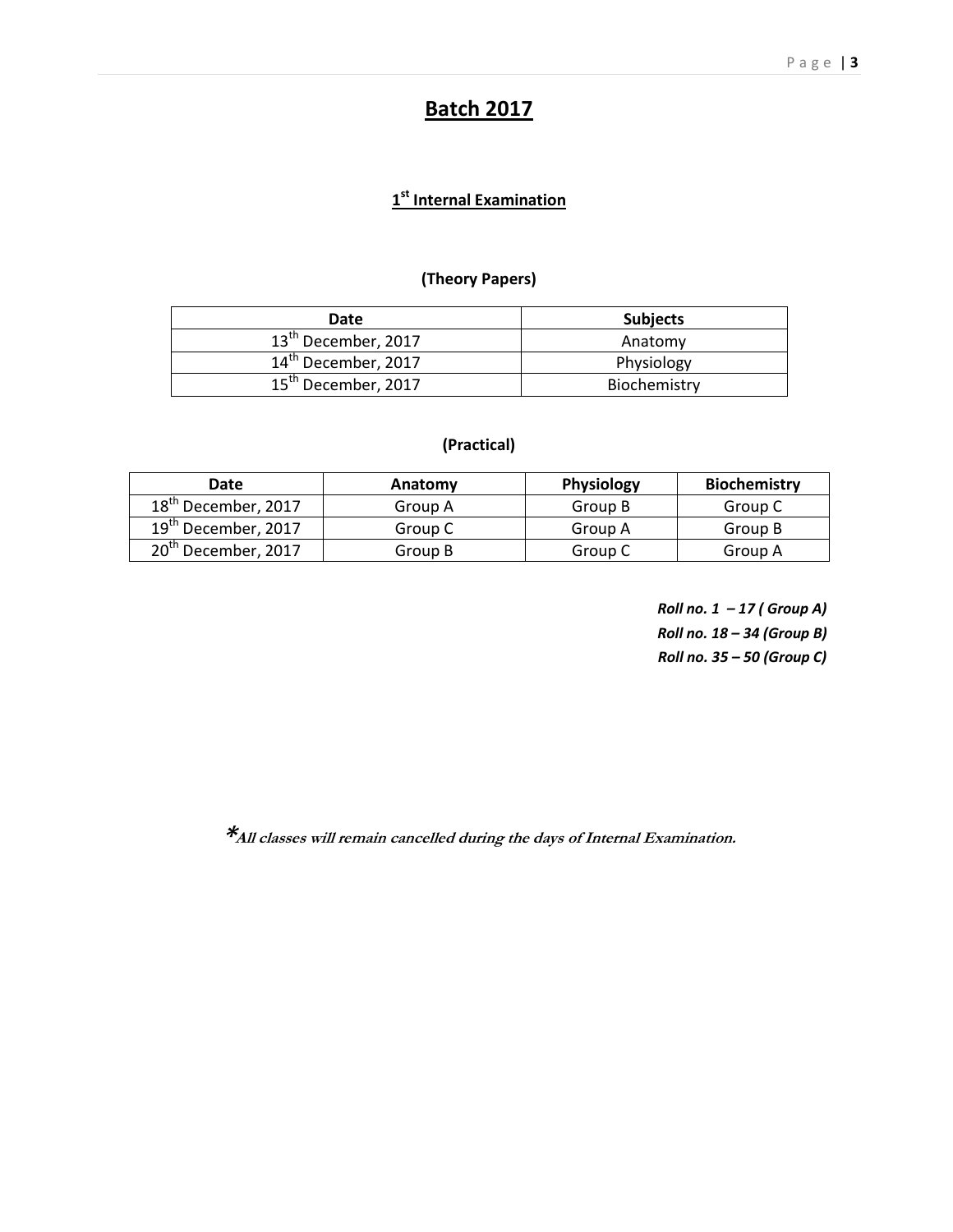## **2 nd Year MBBS (Batch 2015)**

#### **2nd Internal Examination**

#### **(Theory Papers)**

| Date                       | <b>Subjects</b>          |
|----------------------------|--------------------------|
| $22^{nd}$ May, 2017        | Pathology                |
| 23rd May, 2017             | Microbiology             |
| 24 <sup>th</sup> May, 2017 | Pharmacology             |
| 25 <sup>th</sup> May, 2017 | <b>Forensic Medicine</b> |

#### **(Practical)**

| <b>Date</b>             | Pathology | Microbiology | <b>Forensic Medicine</b> | Pharmacology |
|-------------------------|-----------|--------------|--------------------------|--------------|
| $29^{th}$ May, 2017     | Group A   | Group B      |                          |              |
| $30^{th}$ May, 2017     | Group B   | Group A      |                          |              |
| $31^{st}$ May, 2017     |           |              | Group A                  | Group B      |
| $1^{\rm st}$ June, 2017 |           |              | Group B                  | Group A      |

*Roll no. 1 – 25 (Group A) Roll no. 26 – 50 (Group B)* 

#### *3 rd Internal Cum pre university Examination*

#### **(Theory Papers)**

| Date                           | <b>Subjects</b>          |
|--------------------------------|--------------------------|
| 9 <sup>th</sup> October, 2017  | Pathology                |
| 10 <sup>th</sup> October, 2017 | Microbiology             |
| 11 <sup>th</sup> October, 2017 | Pharmacology             |
| 12 <sup>th</sup> October, 2017 | <b>Forensic Medicine</b> |

#### **(Practical)**

| Date                           | Pathology | <b>Microbiology</b> | <b>Forensic Medicine</b> | Pharmacology |
|--------------------------------|-----------|---------------------|--------------------------|--------------|
| $16^{\text{th}}$ October, 2017 | Group A   | Group B             |                          |              |
| 17 <sup>th</sup> October, 2017 | Group B   | Group A             |                          |              |
| 20 <sup>th</sup> October, 2017 |           |                     | Group A                  | Group B      |
| 21 <sup>st</sup> October, 2017 |           |                     | Group B                  | Group A      |

*Roll no. 1 – 25 ( Group A) Roll no. 26 – 50 (Group B)*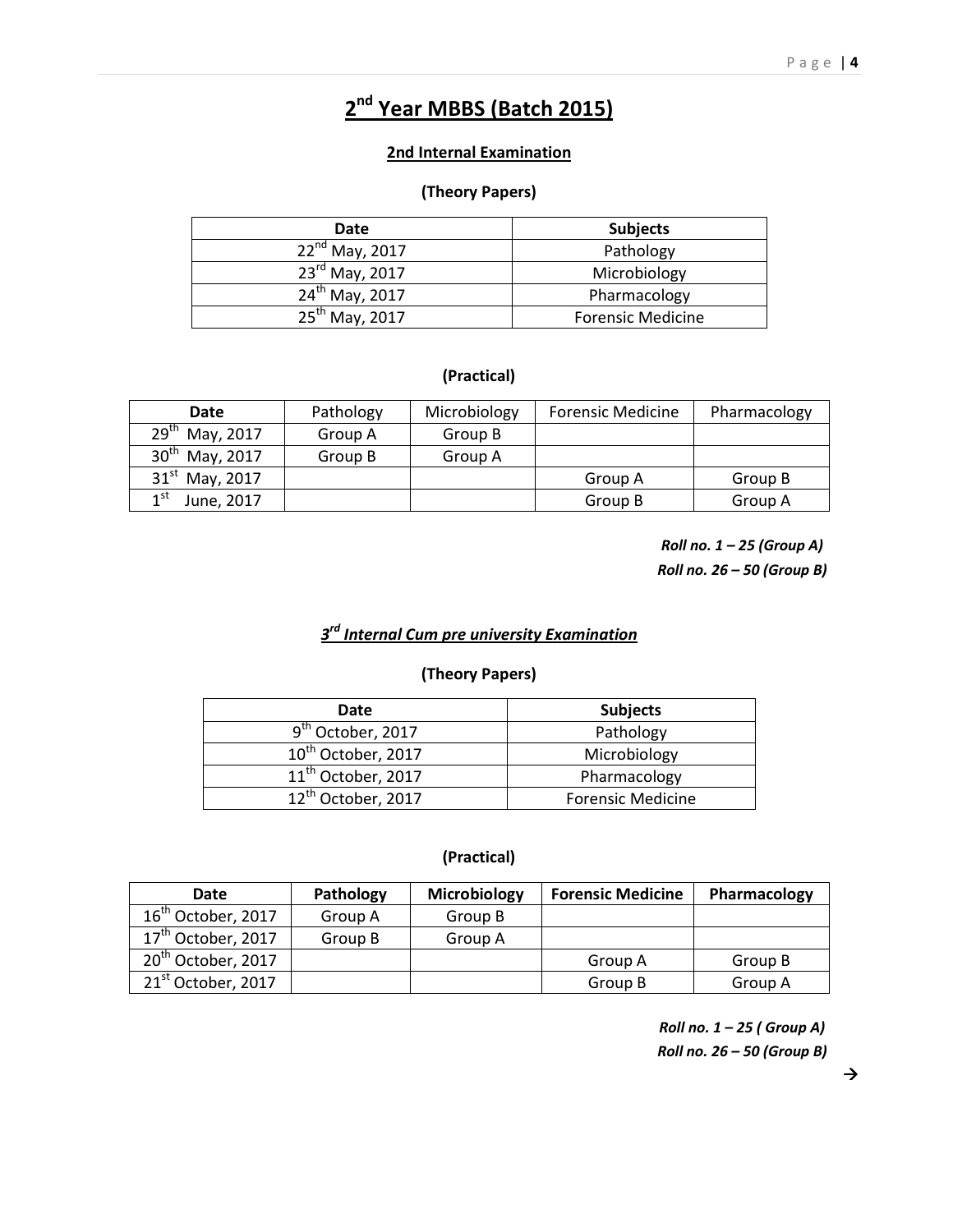#### **2 nd Year MBBS Professional University Examination (Batch-2015)**

#### **(Theory Papers)**

| Date                              | <b>Subjects</b>          |
|-----------------------------------|--------------------------|
| 30 <sup>th</sup> November, 2017   | Pathology-I              |
| 1 <sup>st</sup><br>December, 2017 | Pathology-II             |
| 4 <sup>th</sup><br>December, 2017 | Microbiology-I           |
| 5 <sup>th</sup><br>December, 2017 | Microbiology-II          |
| 7 <sup>th</sup><br>December, 2017 | Pharmacology-I           |
| $8^{\text{th}}$<br>December, 2017 | Pharmacology-II          |
| 11 <sup>th</sup> December, 2017   | <b>Forensic Medicine</b> |

#### **(Practical)**

| Date                            | Pathology | Microbiology | <b>Forensic Medicine</b> | Pharmacology |
|---------------------------------|-----------|--------------|--------------------------|--------------|
| 15 <sup>th</sup> December, 2017 | Group A   | Group B      |                          |              |
| 16 <sup>th</sup> December, 2017 | Group B   | Group A      |                          |              |
| 18 <sup>th</sup> December, 2017 |           |              | Group A                  | Group B      |
| 19 <sup>th</sup> December, 2017 |           |              | Group B                  | Group A      |

*Roll no. 1 – 25 ( Group A) Roll no. 26 – 52 (Group B)* 

#### **Supplementary within the end of March and 1st Week of April, 2017**

**\*All classes and clinical posting will remain cancelled during the days of Internal Examination.**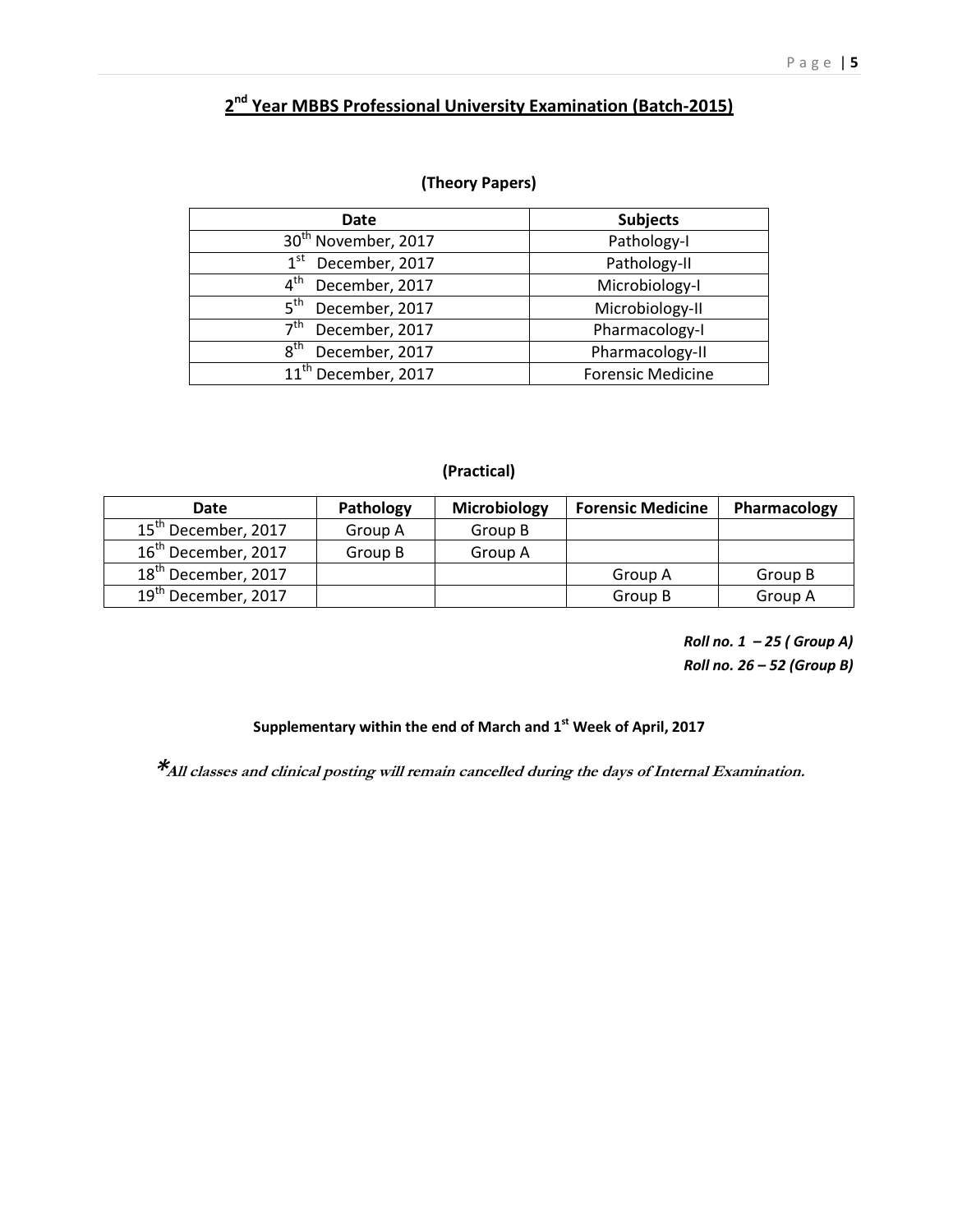## **(Batch 2016)**

#### **1 st Internal Examination**

#### **(Theory Papers)**

| Date                            | <b>Subjects</b>          |
|---------------------------------|--------------------------|
| 15 <sup>th</sup> December, 2017 | <b>Forensic Medicine</b> |
| 16 <sup>th</sup> December, 2017 | Pharmacology             |
| 18 <sup>th</sup> December, 2017 | Microbiology             |
| 19 <sup>th</sup> December, 2017 | Pathology                |

| (Practical) |  |
|-------------|--|
|-------------|--|

| Date                            | Pathology | Microbiology | <b>Forensic Medicine</b> | Pharmacology |
|---------------------------------|-----------|--------------|--------------------------|--------------|
| 11 <sup>th</sup> December, 2017 | Group A   | Group B      |                          |              |
| 12 <sup>th</sup> December, 2017 | Group B   | Group A      |                          |              |
| 13 <sup>th</sup> December, 2017 |           |              | Group A                  | Group B      |
| 14 <sup>th</sup> December, 2017 |           |              | Group B                  | Group A      |

*Roll No. 1 – 25 (Group A) Roll No. 26 - 50 (Group B)* 

**\*All classes and clinical posting will remain cancelled during the days of Internal Examination.**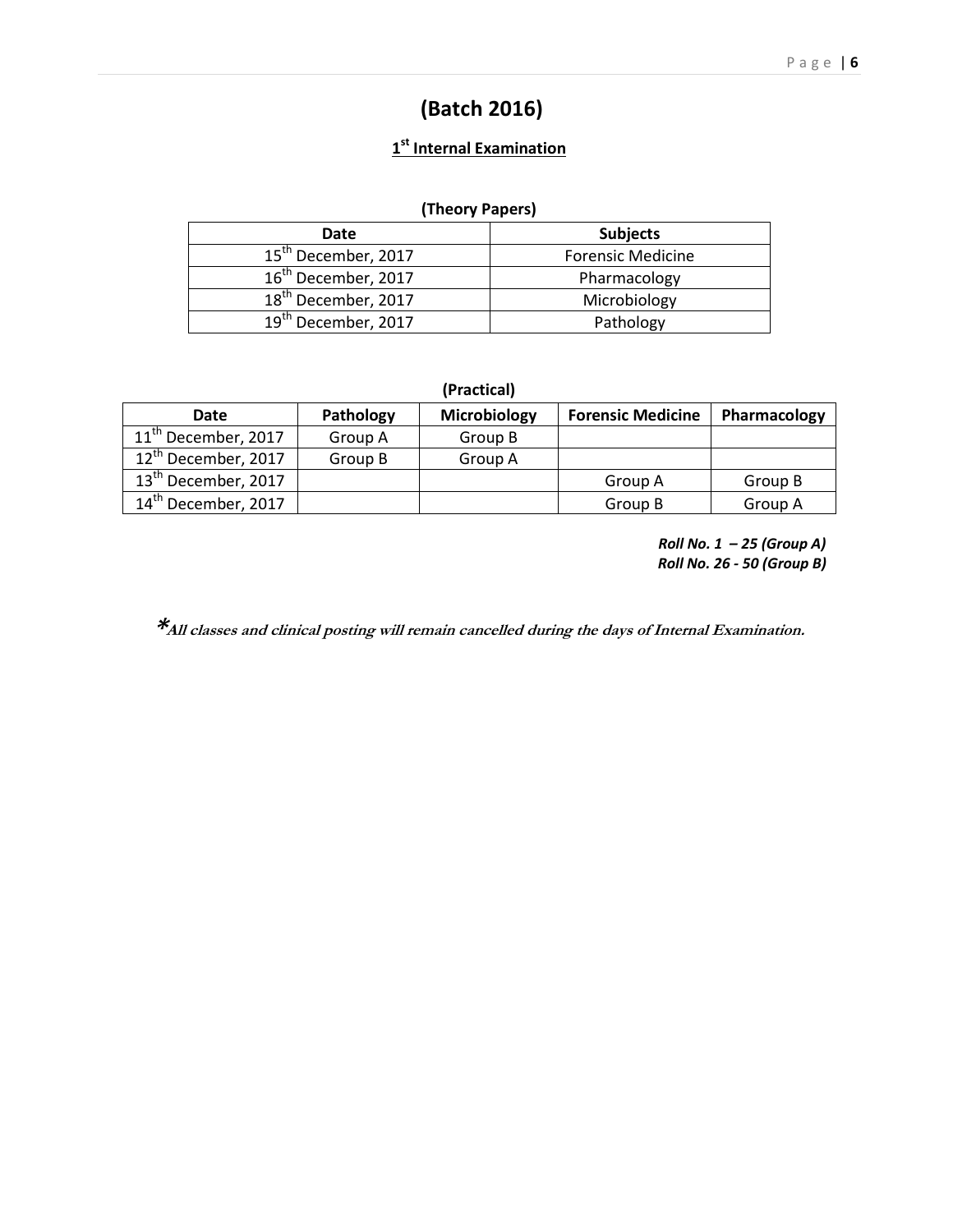## **3 rd MBBS (Part – I) (Batch 2014)**

#### **1 st Internal Examination**

#### **(Theory Papers)**

| Date                       | <b>Subjects</b>           |
|----------------------------|---------------------------|
| $22^{nd}$ May, 2017        | Ophthalmology             |
| $23^{\text{rd}}$ May, 2017 | <b>FNT</b>                |
| $24^{th}$ May, 2017        | <b>Community Medicine</b> |

#### **(Practical)**

| Date                | Ophthalmology | <b>ENT</b> | <b>Community Medicine</b> |
|---------------------|---------------|------------|---------------------------|
| $25^{th}$ May, 2017 | Group A       | Group B    | Group C                   |
| $26^{th}$ May, 2017 | Group C       | Group A    | Group B                   |
| $27^{th}$ May, 2017 | Group B       | Group C    | Group A                   |

 *Roll no. 1 – 18 (Group A)* 

 *Roll no. 19 – 36 (Group B)* 

 *Roll no. 37 – 55 (Group C)* 

#### **2 nd Internal Cum pre-University Examination**

#### **(Theory Papers)**

| Date                           | <b>Subjects</b>           |
|--------------------------------|---------------------------|
| 9 <sup>th</sup> October, 2017  | Ophthalmology             |
| $10^{\text{th}}$ October, 2017 | FNT                       |
| $11th$ October, 2017           | <b>Community Medicine</b> |

#### **(Practical)**

| Date                           | Ophthalmology | <b>ENT</b> | Community       |
|--------------------------------|---------------|------------|-----------------|
|                                |               |            | <b>Medicine</b> |
| 12 <sup>th</sup> October, 2017 | Group A       | Group B    | Group C         |
| 13 <sup>th</sup> October, 2017 | Group C       | Group A    | Group B         |
| 14 <sup>th</sup> October, 2017 | Group B       | Group C    | Group A         |

*Roll no. 1 – 18 ( Group A) Roll no. 19 – 36 (Group B) Roll no. 37 – 55 (Group C)*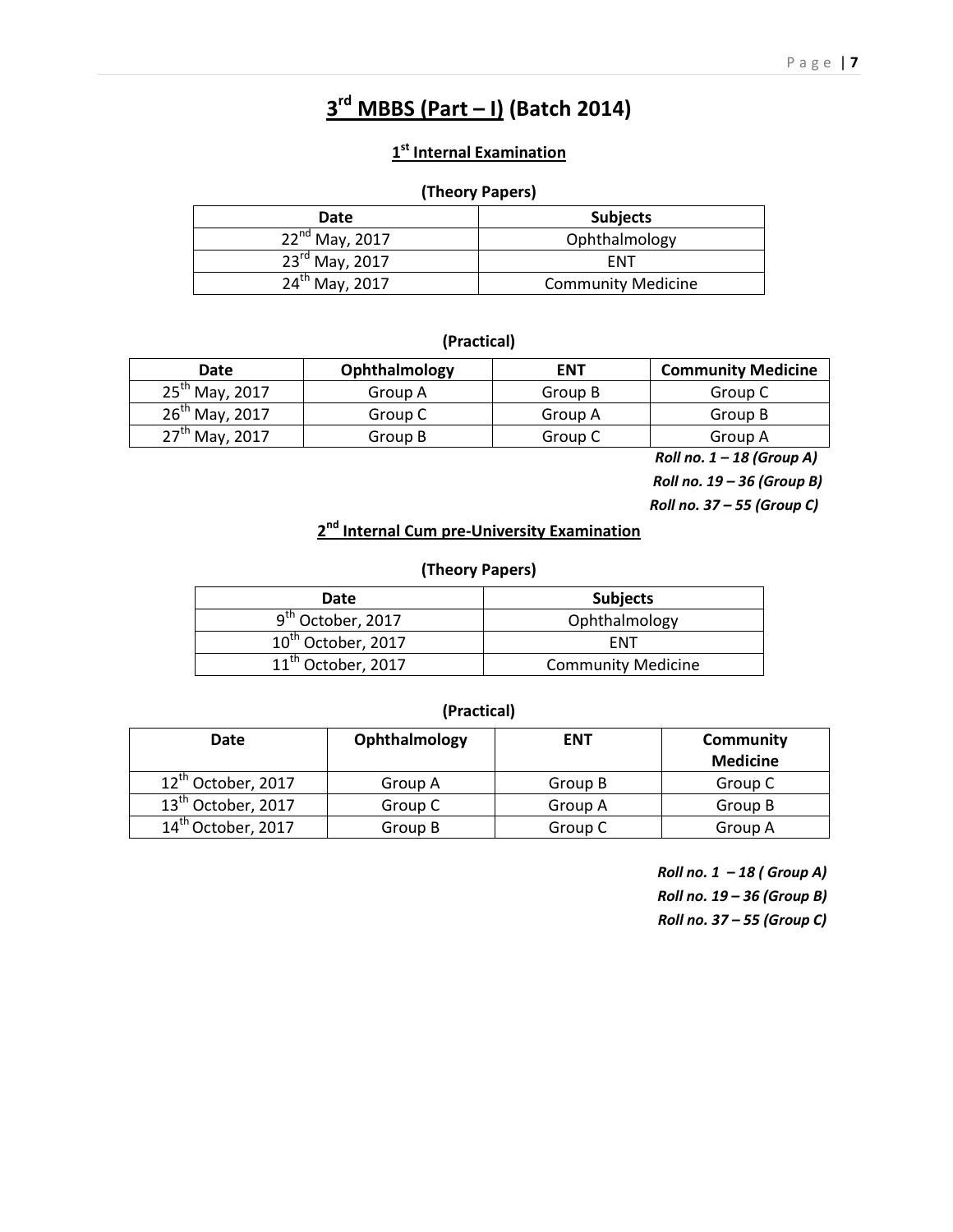#### **3 rd MBBS (Part – I) PROFESSIONAL UNIVERSITY EXAMINATION**

#### **(Batch-2014)**

#### **(Theory Papers)**

| Date                           | <b>Subjects</b>              |
|--------------------------------|------------------------------|
| 1 <sup>st</sup> December, 2017 | Ophthalmology                |
| 4 <sup>th</sup> December, 2017 | <b>FNT</b>                   |
| 5 <sup>th</sup> December, 2017 | <b>Community Medicine-I</b>  |
| 7 <sup>th</sup> December, 2017 | <b>Community Medicine-II</b> |

#### **(Practical)**

| Date                            | Ophthalmology | <b>ENT</b> | Community       |
|---------------------------------|---------------|------------|-----------------|
|                                 |               |            | <b>Medicine</b> |
| 11 <sup>th</sup> December, 2017 | Group A       | Group B    |                 |
| 12 <sup>th</sup> December, 2017 | Group B       | Group A    |                 |
| 14 <sup>th</sup> December, 2017 |               |            | Group A         |
| 15 <sup>th</sup> December, 2017 |               |            | Group B         |

*Roll No. 1 – 27 (Group A) Roll No. 28 - 55 (Group B)* 

#### **Supplementary within the end of March and 1st Week of April, 2017**

**\*All classes and clinical posting will remain cancelled during the days of Internal Examination.**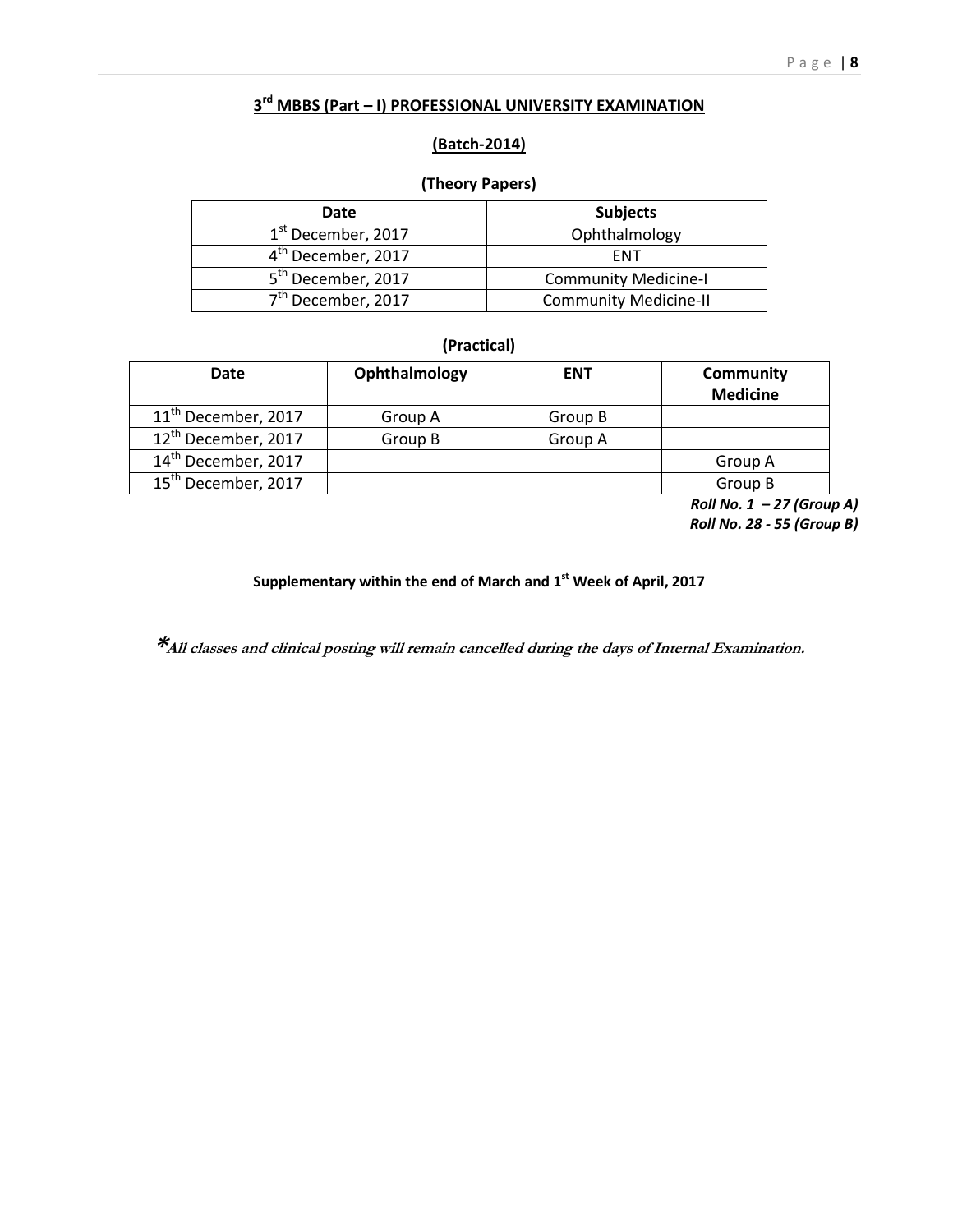## **3 rd MBBS (Part – II) (Batch 2013)**

#### **1 st Internal Examination**

#### **(Theory Papers)**

| Date                       | <b>Subjects</b>         |
|----------------------------|-------------------------|
| $22^{nd}$ May, 2017        | <b>General Medicine</b> |
| $23^{rd}$ May, 2017        | <b>General Surgery</b>  |
| $24^{th}$ May, 2017        | Obs & Gynae             |
| 25 <sup>th</sup> May, 2017 | Pediatrics              |

#### **(Practical)**

| <b>Date</b>                | <b>Medicine</b> | <b>Surgery</b> | Obs & Gynae | <b>Pediatrics</b> |
|----------------------------|-----------------|----------------|-------------|-------------------|
| 29 <sup>th</sup> May, 2017 | Group A         | Group B        |             |                   |
| $30^{th}$ May, 2017        | Group B         | Group A        |             |                   |
| $31^{\rm st}$ May, 2017    |                 |                | Group A     | Group B           |
| $1st$ June, 2017           |                 |                | Group B     | Group A           |

*Roll No. 1 – 25 (Group A) Roll No. 26 - 50 (Group B)* 

#### **2 nd Internal Cum Pre-University Examination**

#### **(Theory Papers)**

| Date                           | <b>Subjects</b>         |
|--------------------------------|-------------------------|
| 9 <sup>th</sup> October,2017   | <b>General Medicine</b> |
| 10 <sup>th</sup> October, 2017 | <b>General Surgery</b>  |
| 11 <sup>th</sup> October, 2017 | Obs & Gynae             |
| 12 <sup>th</sup> October, 2017 | Pediatrics              |

#### **(Practical)**

| Date                           | <b>Medicine</b> | <b>Surgery</b> | Obs & Gynae | <b>Pediatrics</b> |
|--------------------------------|-----------------|----------------|-------------|-------------------|
| 16 <sup>th</sup> October, 2017 | Group A         | Group B        |             |                   |
| 17 <sup>th</sup> October, 2017 | Group B         | Group A        |             |                   |
| 20 <sup>th</sup> October, 2017 |                 |                | Group A     | Group B           |
| 21 <sup>st</sup> October, 2017 |                 |                | Group B     | Group A           |

*Roll No. 1 – 25 (Group A) Roll No. 26 - 50 (Group B)*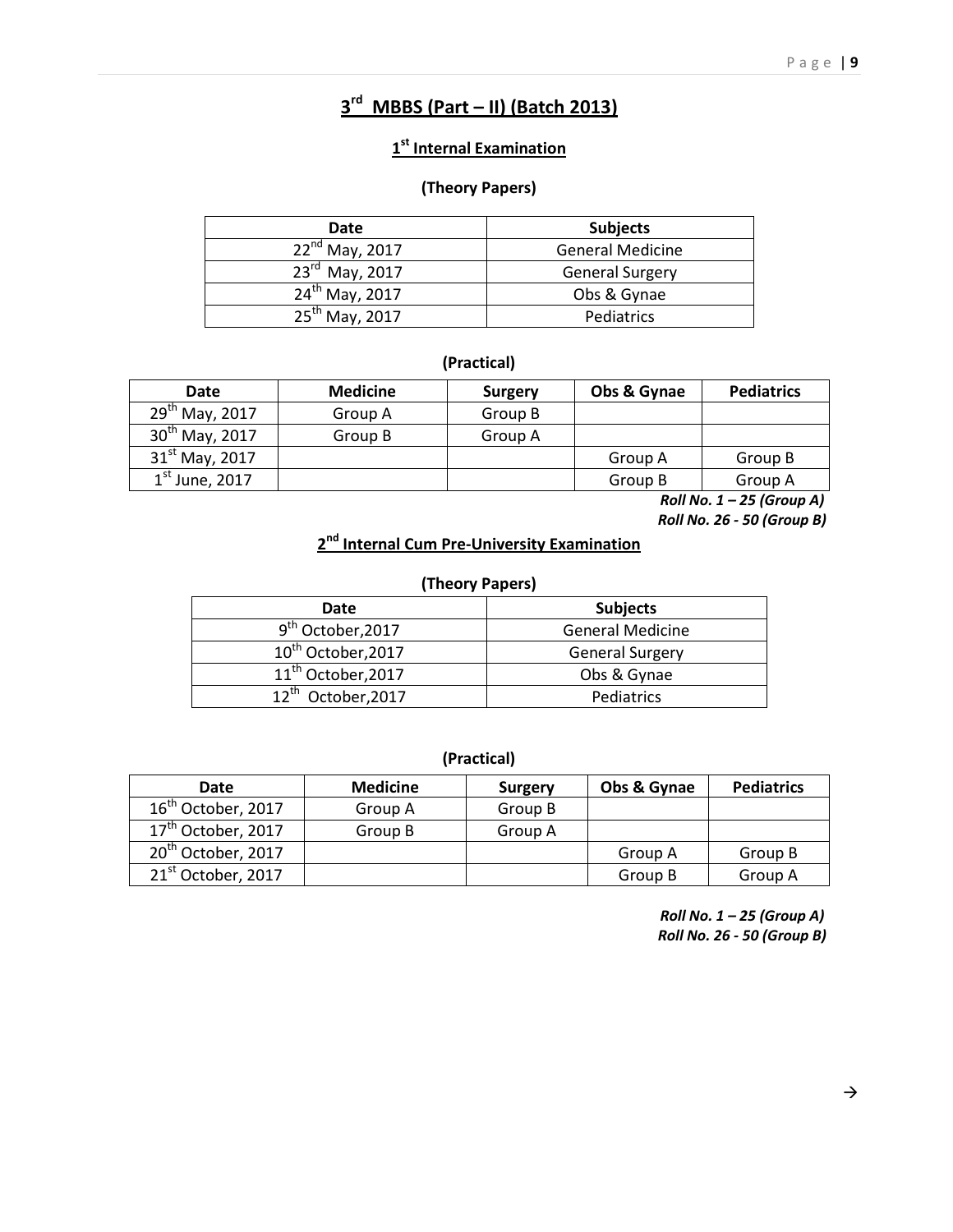#### **3 rd MBBS (Part – II) FINAL PROFESSIONAL EXAMINATION, 2017**

## **(Batch 2013-14)**

#### **(Theory Papers)**

| Date                              | <b>Subjects</b>            |
|-----------------------------------|----------------------------|
| 30 <sup>th</sup> November, 2017   | <b>General Medicine-I</b>  |
| 1 <sup>st</sup><br>December, 2017 | <b>General Medicine-II</b> |
| $4^{\text{th}}$<br>December, 2017 | <b>General Surgery-I</b>   |
| 5 <sup>th</sup><br>December, 2017 | General Surgery-II         |
| 7 <sup>th</sup><br>December, 2017 | Obs & Gynae-I              |
| 8 <sup>th</sup><br>December, 2017 | Obs & Gynae-II             |
| 11 <sup>th</sup> December, 2017   | Pediatrics                 |

#### **(Practical)**

| Date                            | <b>Medicine</b> | <b>Surgery</b> | Obs & Gynae | <b>Pediatrics</b> |
|---------------------------------|-----------------|----------------|-------------|-------------------|
| 15 <sup>th</sup> December, 2017 | Group A         | Group B        |             |                   |
| $16^{\text{th}}$ December, 2017 | Group B         | Group A        |             |                   |
| 18 <sup>th</sup> December, 2017 |                 |                | Group A     | Group B           |
| 19 <sup>th</sup> December, 2017 |                 |                | Group B     | Group A           |

*Roll No. 1 – 25 (Group A) Roll No. 26 - 50 (Group B)* 

**Supplementary within the end of March and 1st week April 2017**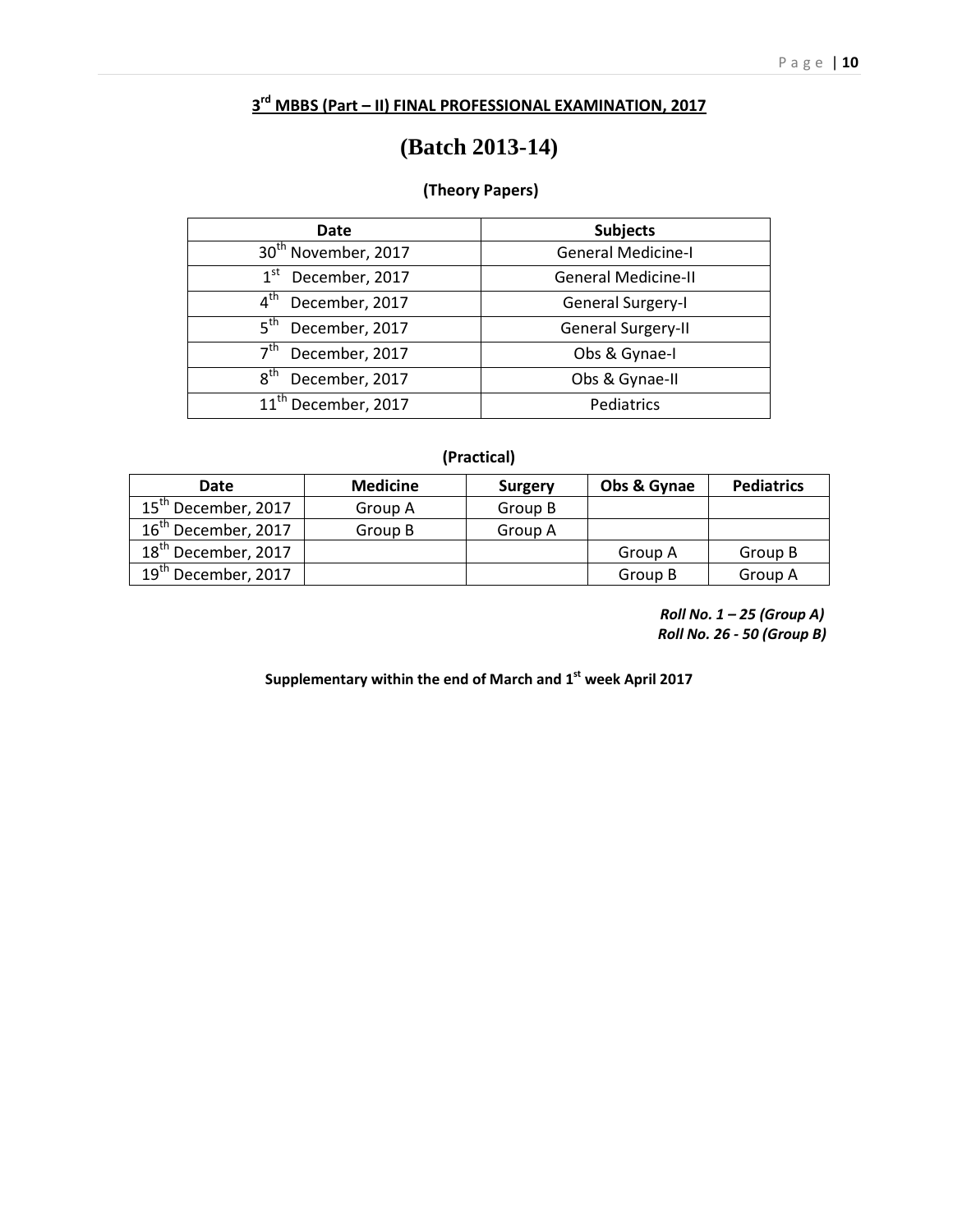# **Schedule for Post Graduate (MD/MS) University**

# **Examination 2017**

## *(MD/MS -ANAESTHESIOLOGY, OBSTETRICS & GYNAECOLOGY, MICROBIOLOGY* **GENERAL SURGERY RADIO-DIAGNOSIS** *AND PATHOLOGY)*

## *THEORY*

| <b>Subject</b> | Date                  | Time                |
|----------------|-----------------------|---------------------|
| Paper I        | $17^{th}$ April, 2017 | 10.00 am to 1.00 pm |
| Paper II       | $19th$ April, 2017    | 10.00 am to 1.00 pm |
| Paper III      | $21st$ April, 2017    | 10.00 am to 1.00 pm |
| Paper IV       | $24th$ April, 2017    | 10.00 am to 1.00 pm |

## *PRACTICAL*

| <b>Subject</b>           | Date                                          |
|--------------------------|-----------------------------------------------|
| Anaesthesiology          | $28^{th}$ & $29^{th}$ April 2017              |
| <b>General Surgery</b>   | $28^{th}$ & $29^{th}$ April, 2017             |
| Microbiology             | $27^{th}$ , $28^{th}$ & $29^{th}$ April, 2017 |
| Obstetrics & Gynaecology | $29th$ April, 2017                            |
| Pathology                | $28^{th}$ & $29^{th}$ April, 2017             |
| Radio-diagnosis          | $28^{th}$ & $29^{th}$ April, 2017             |
| General Medicine         | $28^{th}$ & $29^{th}$ April, 2017             |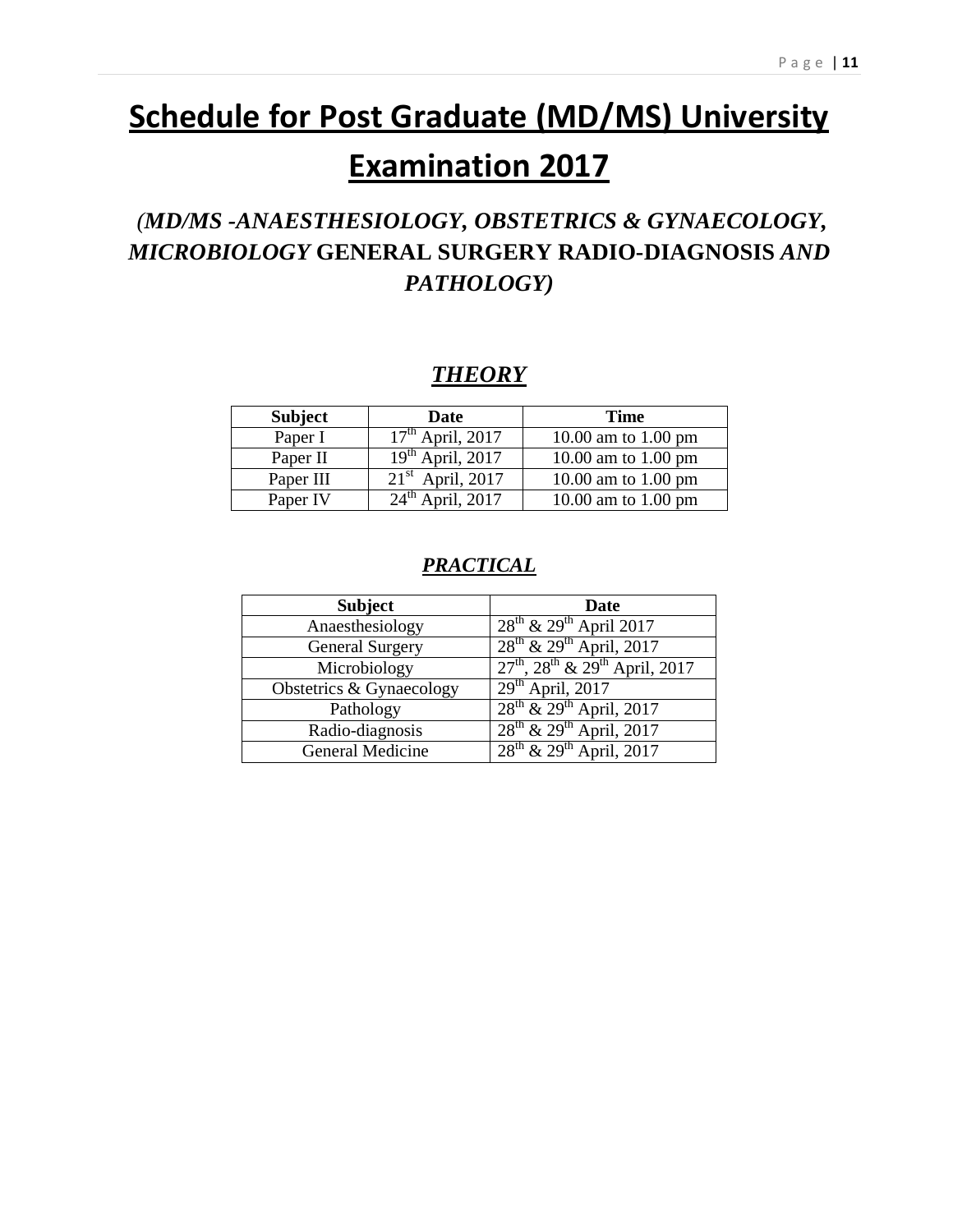# **D.M (Cardiology)**

## *THEORY*

|           | Date                        | Time                |
|-----------|-----------------------------|---------------------|
| Paper I   | $21^{st}$ June, 2017        | 10.00 am to 1.00 pm |
| Paper II  | 24 <sup>th</sup> June, 2017 | 10.00 am to 1.00 pm |
| Paper III | 27 <sup>th</sup> June, 2017 | 10.00 am to 1.00 pm |
| Paper IV  | $29^{th}$ June, 2017        | 10.00 am to 1.00 pm |

## *PRACTICAL*

| <b>Subject</b> | Date                 | Time                |
|----------------|----------------------|---------------------|
|                | $21^{st}$ July, 2017 | 10.00 am to 1.00 pm |
|                | $22^{nd}$ July, 2017 | 10.00 am to 1.00 pm |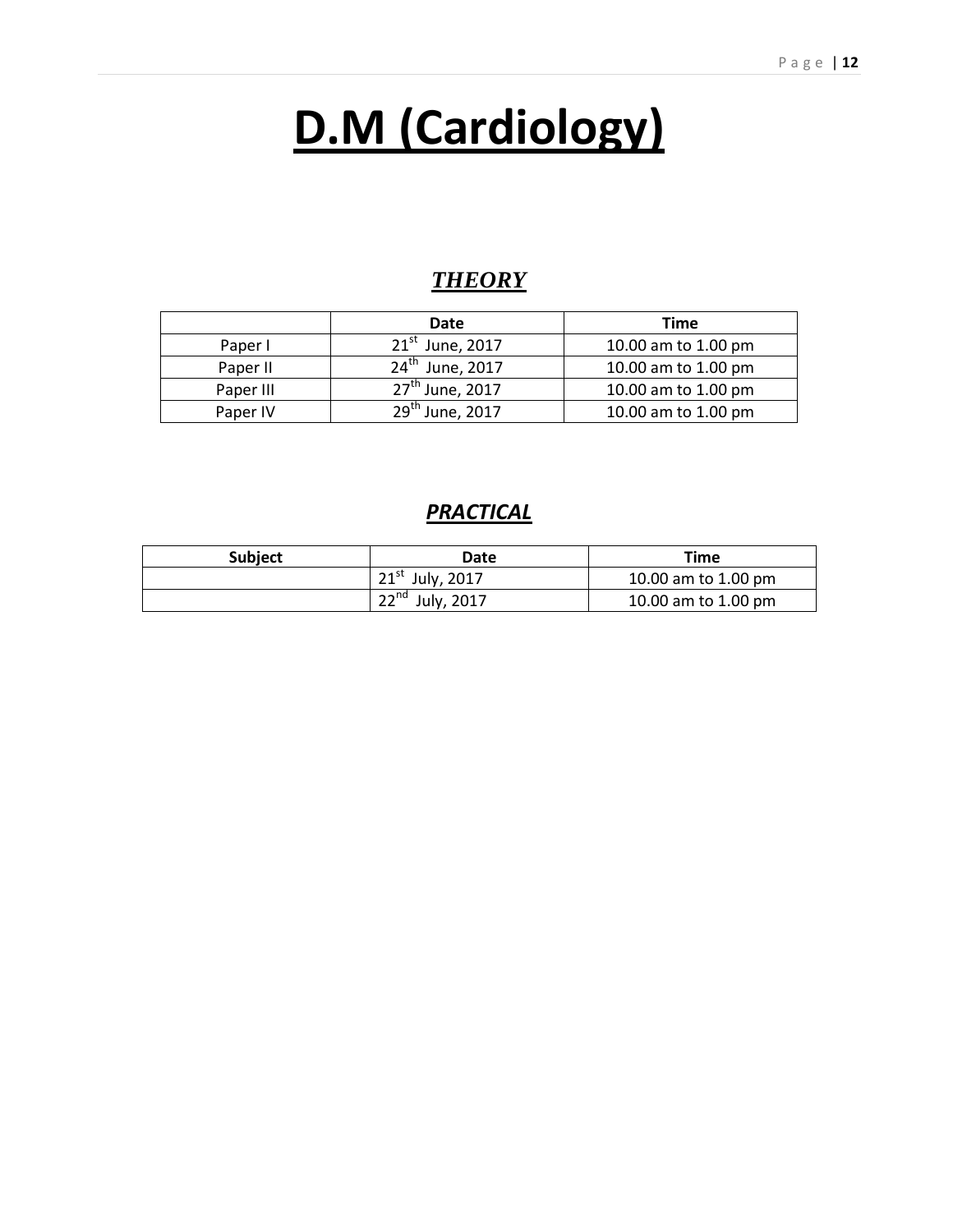# **B.Sc Nursing**

# **April – Final University Examination for the 1st year, 2nd year, 3rd year and 4th year students.**

 **B.Sc Nursing (Honours), 2017 Schedule** 

## **Theory Time- 10.00 am to 1.00 pm**

| Date     | $2nd$ year       | 3rd year          | 4 <sup>th</sup> year | <b>Date</b> | $1st$ year     |
|----------|------------------|-------------------|----------------------|-------------|----------------|
| 03.04.17 | Sociology        | Medical-          | Midwifery and        | 01.08.2017  | Anatomy &      |
|          |                  | Surgical          | Obstetrical          |             | Physiology     |
|          |                  | Nursing-II        | <b>Nursing</b>       |             |                |
| 06.04.17 |                  |                   |                      | 03.08.2017  | Nutrition &    |
|          |                  |                   |                      |             | Bio-chemistry  |
| 08.04.17 | Medical-Surgical | Child Health      | Community            | 05.08.2016  | Computer       |
|          | Nursing-I        | <b>Nursing</b>    | Health               |             |                |
|          |                  |                   | Nursing-II           |             |                |
| 10.04.17 | Pharmacology,    |                   |                      | 08.08.2017  | Microbiology   |
|          | Pathology &      |                   |                      |             |                |
|          | Genetics         |                   |                      |             |                |
| 12.04.17 | Communication    | Mental            | Management           | 10.08.2017  | English        |
|          | & Educational    | Health            | of Nursing           |             |                |
|          | Technology       | Nursing           | Services &           |             |                |
|          |                  |                   | Education            |             |                |
| 17.04.17 | Community        | <b>Nursing</b>    | <b>Nursing</b>       | 12.08.2017  | Psychology     |
|          | Health Nursing-I | Research &        | Research &           |             |                |
|          |                  | <b>Statistics</b> | <b>Statistics</b>    |             |                |
| 20.04.17 |                  |                   |                      | 14.08.2017  | <b>Nursing</b> |
|          |                  |                   |                      |             | Foundation     |

# **Practical Time 9.00 am onwards**

| Year                 | <b>Subjects</b>                     | <b>Date</b>             |  |
|----------------------|-------------------------------------|-------------------------|--|
| 1st Year             | <b>Nursing Foundation</b>           | 17.09.2017 - 19.09.2017 |  |
| 2 <sup>nd</sup> Year | Medical Surgical Nursing-I          | 24.04.2017 - 26.04.2017 |  |
|                      | Medical Surgical Nursing-II         | 20.04.2017 - 22.04.2017 |  |
| 3rd Year             | <b>Child Health Nursing</b>         | 20.04.2017 - 22.04.2017 |  |
|                      | <b>Mental Health Nursing</b>        |                         |  |
|                      | Midwifery & Obstetrical             |                         |  |
| 4 <sup>th</sup> Year | <b>Nursing</b>                      | 24.04.2017-26.04.2017   |  |
|                      | <b>Community Health Nursing -II</b> |                         |  |

**M.Sc. Professional University Examination (1st Year) commence on September, 2017**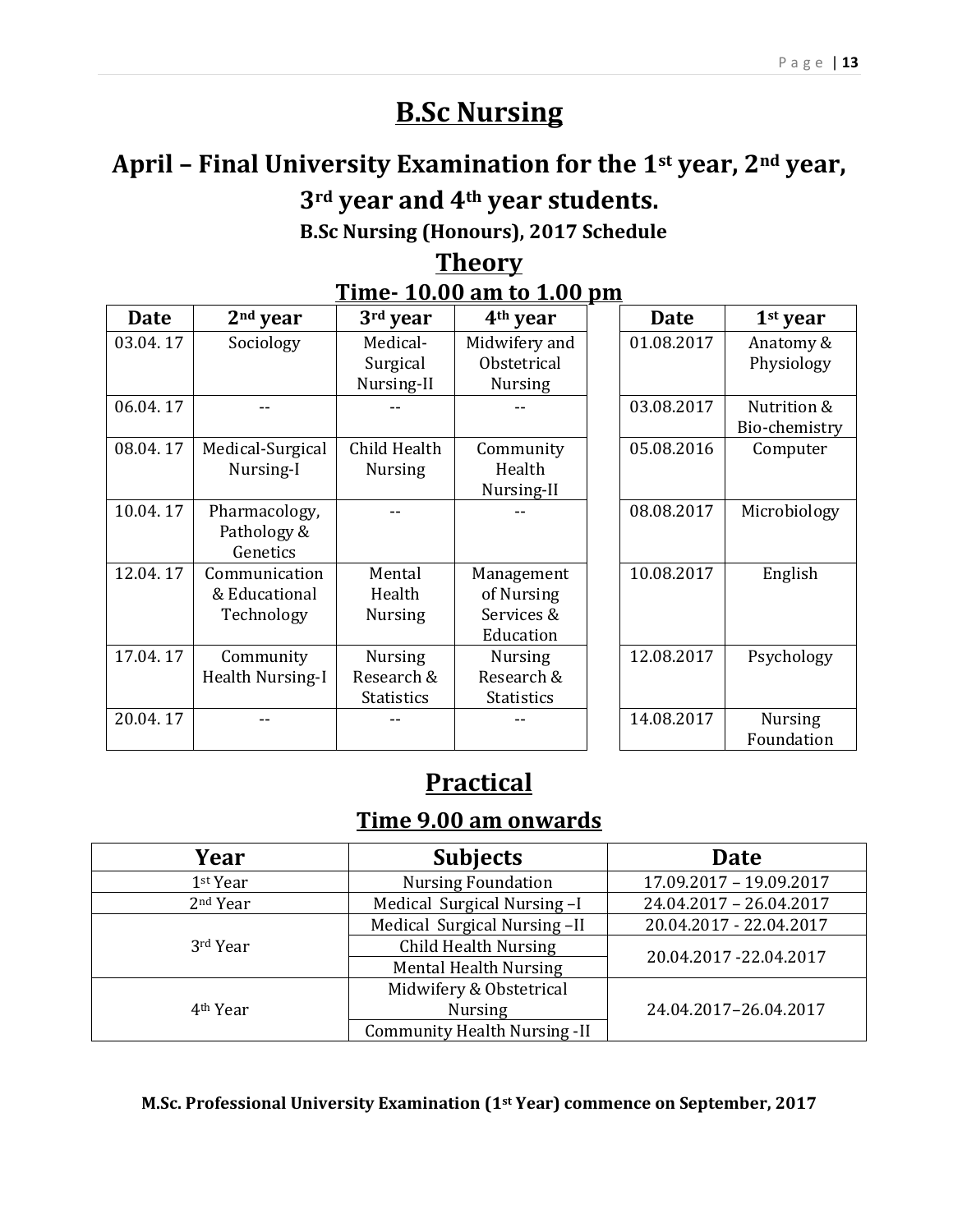## **Course: PG (MD/MS): Session 2017-18 Admission to PG Courses based on NEET PG 2017 Results**

| <b>SI</b> | <b>Activity</b>                                          | <b>Scheduled Dates</b>          |
|-----------|----------------------------------------------------------|---------------------------------|
| No        |                                                          |                                 |
| 1         | Online Registration of Applications on NEIGRIHMS website | 15 <sup>th</sup> January, 2017  |
|           | www.neigrihms.gov.in opens                               |                                 |
| 2         | Online Registration of Application closes on             | 15 <sup>th</sup> February, 2017 |
|           |                                                          |                                 |
| 3         | NEIGRIHMS Merit List as per NEET - PG Score Card         | 28 <sup>th</sup> February, 2017 |
|           |                                                          |                                 |
|           | 1 <sup>st</sup> Counseling                               | $7th$ April, 2017               |
|           |                                                          |                                 |
| 5.        | <b>Commencement of Session</b>                           | $1st$ May, 2017                 |
|           |                                                          |                                 |

### **Course: MBBS; Session: 2017-18 Admission based on NEET UG 2017 Results**

|    | <b>Activity</b>                                                                                                             | <b>Scheduled Dates</b> |
|----|-----------------------------------------------------------------------------------------------------------------------------|------------------------|
| No |                                                                                                                             |                        |
|    | Online Registration of Applications on NEIGRIHMS website Starts immediately after the Results<br>www.neigrihms.gov.in opens | of NEET UG, 2017       |
|    | <b>Commencement of Session</b>                                                                                              | $1st$ August, 2017     |

### **Course: DM and MCh Admission based on NEET SS - 2017 Results**

| <b>SI</b> | <b>Activity</b>                                                                        | <b>Scheduled Dates</b>      |
|-----------|----------------------------------------------------------------------------------------|-----------------------------|
| <b>No</b> |                                                                                        |                             |
|           | Online Registration of Applications on NEIGRIHMS website<br>www.neigrihms.gov.in opens | $17^{\text{th}}$ July, 2017 |
|           | <b>Commencement of Session</b>                                                         | $1st$ August, 2017          |